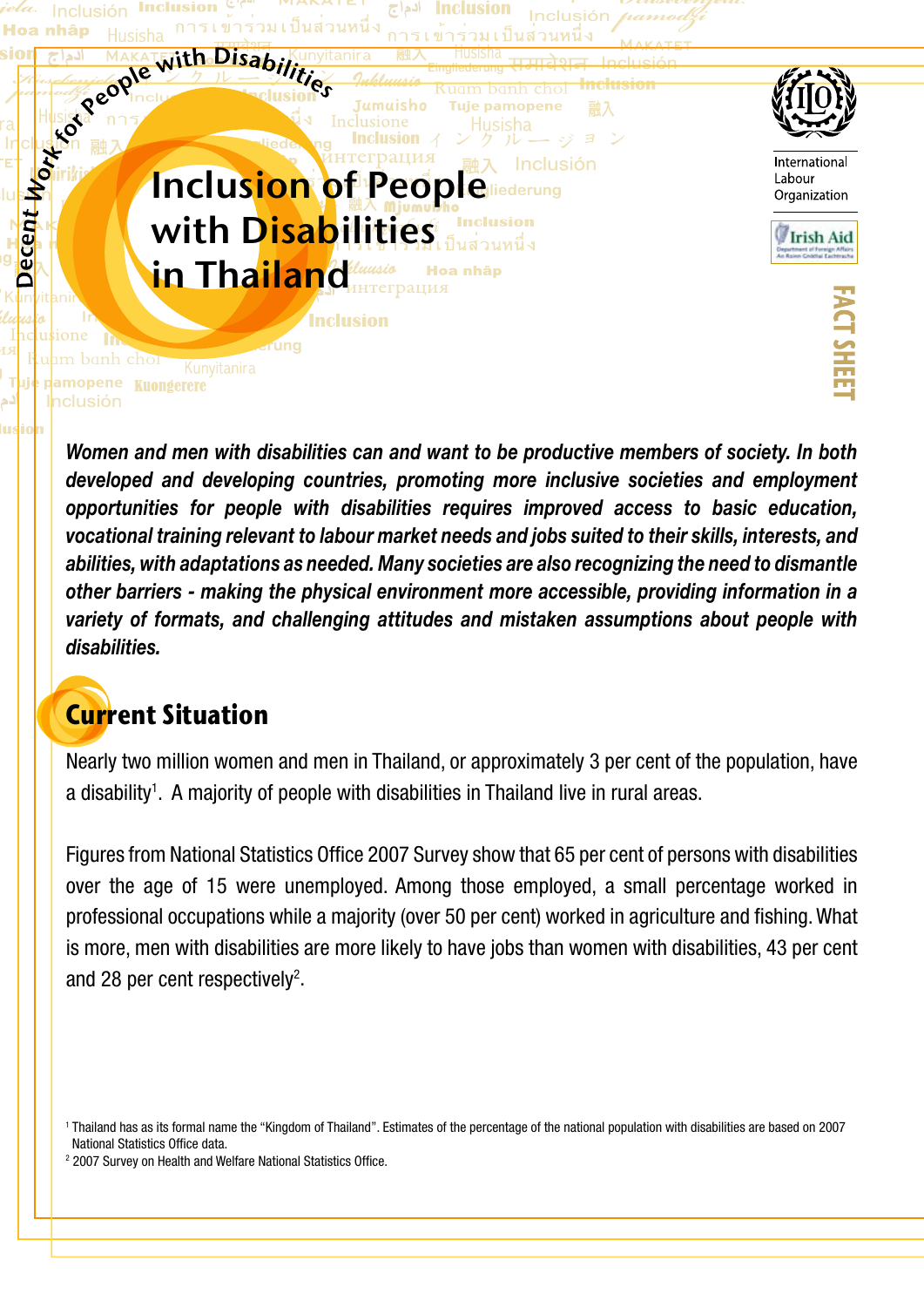## **Governmental support for people with disabilities**

The Government of Thailand has adopted and implemented a number of laws, Cabinet resolutions, regulations and policies pertaining to people with disabilities, including their right to productive and decent work and to basic services, workers' compensation, social security and entrepreneurship development. The main ones are listed below.

- • The **Thai Constitution**, adopted in 1997 and amended in 2007, contains anti-discrimination provisions based on physical or health conditions and guarantees accessibility to social welfare and services for persons with disabilities.
- **The Persons with Disabilities' Quality of Life Promotion Act B.E. 2550 (2007) is** a comprehensive rights-based law for persons with disabilities and contains an antidiscrimination component. It repeals the Rehabilitation of Disabled Persons Act A.D.1991 (B.E.2534), which was the first law on disability in Thailand. The new Act establishes the **National Commission for Promotion and Development of Disabled Persons' Life Quality, which replaces the Office of the Committee for the Rehabilitation of Disabled Persons. I**t also establishes an Office to implement recommendations of the Commission, and a fund to be managed by the Office for the rehabilitation of disabled persons.
- • **The National Persons with Disabilities' Quality of Life Development Plan** (Volume III) B.E. 2550–2554 (2007–2011), provides guidance for disability development practice for all authorities concerned.
- **The Persons with Disabilities Education Act** B.E 2551 (2008), promotes fairness of access to education and vocational training for all disadvantaged groups.
- • **The Declaration on Rights for People with Disabilities in Thailand** (3 December 1998), approved and signed by the former Prime Minister, is a pledge made by the people of Thailand to persons with disabilities. It is now used as a reference in the provision of services for people with disabilities.

#### **Key ministries responsible for people with disabilities**

*The Ministry of Social Development and Human Security is the principal Ministry responsible for policies, programmes and services relating to people with disabilities. It works in coordination with:*

- The Ministry of Public Health
- The Ministry of Education
- The Ministry of Labour



- Employment and Occupation, 1958, (No. 111). *Status: not ratified.*
- 1983, (No. 159). *Status: ratified, 11 October 2007.*
- Protocol. *Status: ratified on 29 July 2008. Optional Protocol not ratified.*

Thailand also works to achieve targets set in the Biwako Millennium Framework for Action and Biwako Plus Five Towards an Inclusive, Barrier-free and Rights-based Society for the second Asian and Pacific Decade of Persons with Disabilities.

## **National organizations of persons with disabilities**

- Thailand Association of the Blind
- Association of the Physically Handicapped of Thailand
- Council of Disabled People of Thailand (DPI-Thailand)
- National Association of the Deaf in Thailand
- Association for Persons with Intellectual Disability of Thailand

## **Organizations providing services to persons with disabilities**

- Christoffel-Blindenmission (CBM)
- Handicap International

# **The role of the ILO**

The primary goal of the ILO today is to promote opportunities for everyone, including people with disabilities, to obtain decent and productive work, based on the principles of freedom, equity, security and human dignity. The ILO works to achieve its goals of decent work for all through promoting labour standards, advocacy, knowledge building and technical cooperation services and partnerships, both within the ILO and externally. A Thai Decent Work Country Programme is currently being formulated (May 2009). It will establish the framework for ILO action towards achieving decent work goals.

2  $\sim$  3 In Thailand, a current ILO technical cooperation project on disability is *"Promoting the Employability and Employment of People with Disabilities through Effective Legislation" (PEPDEL).* **Earlier** phases of PEPDEL included the compilation of a country study on employment and training policies and practices which contributed to the building of a knowledge base on people with disabilities and to the sharing of examples of good practice; identification of priority and needs in consultation with government, representatives of workers' and employers' groups and disabled persons' organizations;

• International Labour Organization (ILO) Convention concerning Discrimination in Respect of

• ILO Convention concerning Vocational Rehabilitation and Employment (Disabled Persons),

• United Nations Convention on the Rights of Persons with Disabilities (2006) and Optional